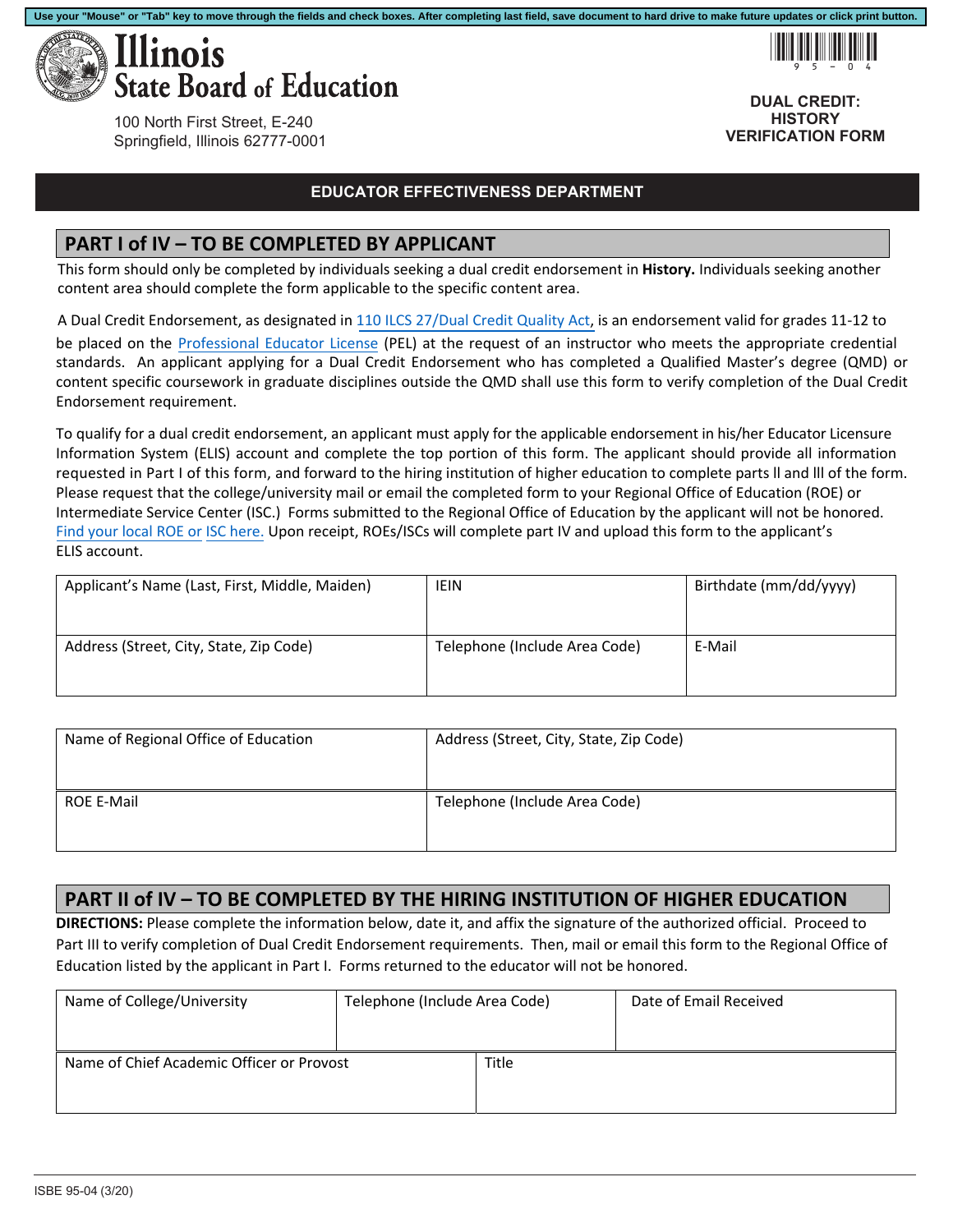## **PART III of IV – TO BE COMPLETED BY THE HIRING INSTITUTION OF HIGHER EDUCATION**

In order to receive the Dual Credit Endorsement, an instructor of dual credit courses shall meet the faculty credential standards allowed by the Higher Learning Commission, the Illinois Board of Higher Education (IBHE) 23 Illinois Administrative Code 1009.30(a)(2)(A) or by Illinois Community College Board (ICCB) Administrative Rule 23 Ill. Adm. Code Section 1501.303 to determine minimally qualified faculty. Colleges and universities must complete a thorough analysis of faculty transcripts in order to validate the minimum qualifications to teach prior to signing off on the endorsement area.

| <b>Dual Credit Endorsement</b>                        | <b>Qualified Master's degree</b> | <b>Content-Specific</b>     | <b>Semester</b> |
|-------------------------------------------------------|----------------------------------|-----------------------------|-----------------|
|                                                       |                                  | <b>Graduate Coursework*</b> | <b>Hours</b>    |
| History<br>$\Box$ QMD: History                        |                                  | <b>Global Studies</b>       |                 |
|                                                       |                                  | <b>History Education</b>    |                 |
|                                                       |                                  |                             |                 |
|                                                       |                                  |                             |                 |
| A. When reviewing official transcripts for applicable |                                  | Use the following format:   |                 |
| coursework, use the box to the right to indicate the  |                                  | COM 506 (3 s.h.)- ISU       |                 |
| following information for each course honored         |                                  |                             |                 |
| toward the endorsement.                               |                                  |                             |                 |
| (1) the course prefix,                                |                                  |                             |                 |
| (2) the course number,                                |                                  |                             |                 |
|                                                       |                                  |                             |                 |
| (3) semester hours earned, and                        |                                  |                             |                 |
| (4) name of the institution that awarded credit       |                                  |                             |                 |
|                                                       |                                  |                             |                 |
| B. Coursework must total 18 semester hours.           |                                  |                             |                 |
| Convert quarter hours to semester hours as            |                                  |                             |                 |
| necessary.                                            |                                  |                             |                 |
|                                                       |                                  |                             |                 |
| C. Coursework musts be completed with a grade of      |                                  |                             |                 |
|                                                       |                                  |                             |                 |
| "C" or higher.                                        |                                  |                             |                 |
|                                                       |                                  |                             |                 |
|                                                       |                                  |                             |                 |
|                                                       |                                  |                             |                 |
|                                                       |                                  |                             |                 |

\*Content‐specific graduate coursework outside the **Qualifying Masters Discipline** will be evaluated and no more than 9 hours will count towards the 18 credit hours required. Additionally, the graduate coursework must relate directly to the content being taught for the endorsement.

**\_\_\_\_\_\_\_\_\_\_\_\_\_\_\_\_\_\_\_\_\_\_\_\_\_\_\_\_\_\_\_\_\_\_\_\_\_\_\_\_\_\_ \_\_\_\_\_\_\_\_\_\_\_\_\_\_\_\_\_\_\_\_\_\_\_\_\_\_\_\_\_\_\_\_\_\_\_\_\_\_\_\_** 

 $\Box$  YES  $\Box$  NO *I certify that the information provided above is true and correct.* 

 **Signature of CAO or Provost Date**